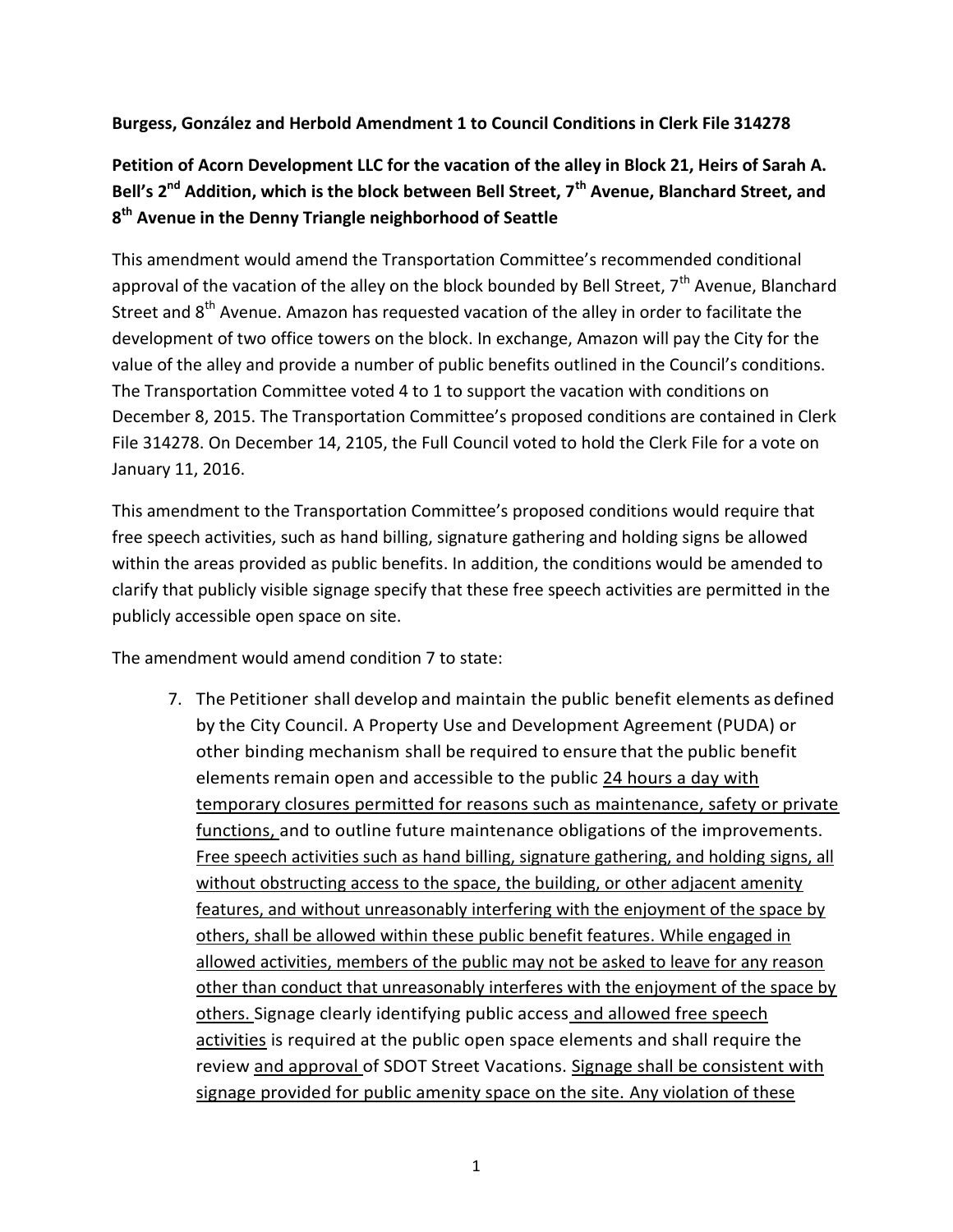conditions will be enforced through Chapter 15.90 of the Seattle Municipal Code. The final design of the public benefit elements shall require the review and approval of SDOT Street Vacations. SDOT may request additional review by the Design Commission of the implementation of the public benefit elements or the pedestrian enhancements, as necessary. Public benefit elements in the right-ofway require additional street use permits and indemnification, public and private areas must be distinguished and markers in the sidewalk shall be required. The public benefit requirements include the following features as well as corresponding development standards, including approximate square footage dimensions, which shall be outlined in the PUDA:

| <b>Public Benefit</b> |                                                                               | <b>Description</b>                                                                                                                                                                                                                                                                                                                              |  |  |  |
|-----------------------|-------------------------------------------------------------------------------|-------------------------------------------------------------------------------------------------------------------------------------------------------------------------------------------------------------------------------------------------------------------------------------------------------------------------------------------------|--|--|--|
| On Site               |                                                                               |                                                                                                                                                                                                                                                                                                                                                 |  |  |  |
| $\mathbf{1}$          | $8th$ Ave<br>Hillclimb                                                        | 12,000 sf publically accessible open space including:<br>Accessible ramp from corner of 8 <sup>th</sup> & Bell to mid-block<br>$\circ$<br>plaza<br>2854 sf of planting<br>$\circ$<br>10 trees<br>$\bigcirc$<br>132 If seating elements<br>$\circ$<br>Overhead soffit element<br>$\circ$                                                         |  |  |  |
| $\overline{2}$        | Blanchard<br><b>Street Setback</b>                                            | 1,100 sf setback along the Blanchard Green Street<br>$\bullet$<br>including:<br>935 sf of planting<br>$\circ$<br>5 trees<br>$\circ$<br>59 If seating elements<br>$\circ$                                                                                                                                                                        |  |  |  |
| 3                     | <b>Bell Street</b><br>Setback                                                 | 1,000 sf setback along the Bell Green Street including:<br>$\bullet$<br>877 sf of planting<br>$\circ$<br>4 trees<br>$\circ$<br>20 If seating elements<br>$\circ$                                                                                                                                                                                |  |  |  |
|                       | Adjacent Public R.O.W.                                                        |                                                                                                                                                                                                                                                                                                                                                 |  |  |  |
| 4                     | $\overline{7}$ <sup>th</sup> Ave<br>Improvements<br>and Cycle<br><b>Track</b> | 4,700 sf expanded pedestrian streetscape including:<br>1,366 sf of planting<br>$\circ$<br>7' wide elevated cycle track running the length of the<br>$\circ$<br>block<br>6 street trees (11 total new trees)<br>$\circ$<br><b>Bus stop</b><br>$\circ$<br>5 pedestrian light fixtures<br>$\circ$<br>Enhanced curb bulbs at each corner<br>$\circ$ |  |  |  |
| 5                     | 8 <sup>th</sup> Ave<br>Improvements                                           | 3,300 sf expanded pedestrian streetscape including:<br>$\bullet$<br>663 sf of planting<br>$\circ$<br>5 street trees (7 total new trees)<br>$\circ$<br>4 pedestrian light fixtures<br>$\circ$                                                                                                                                                    |  |  |  |